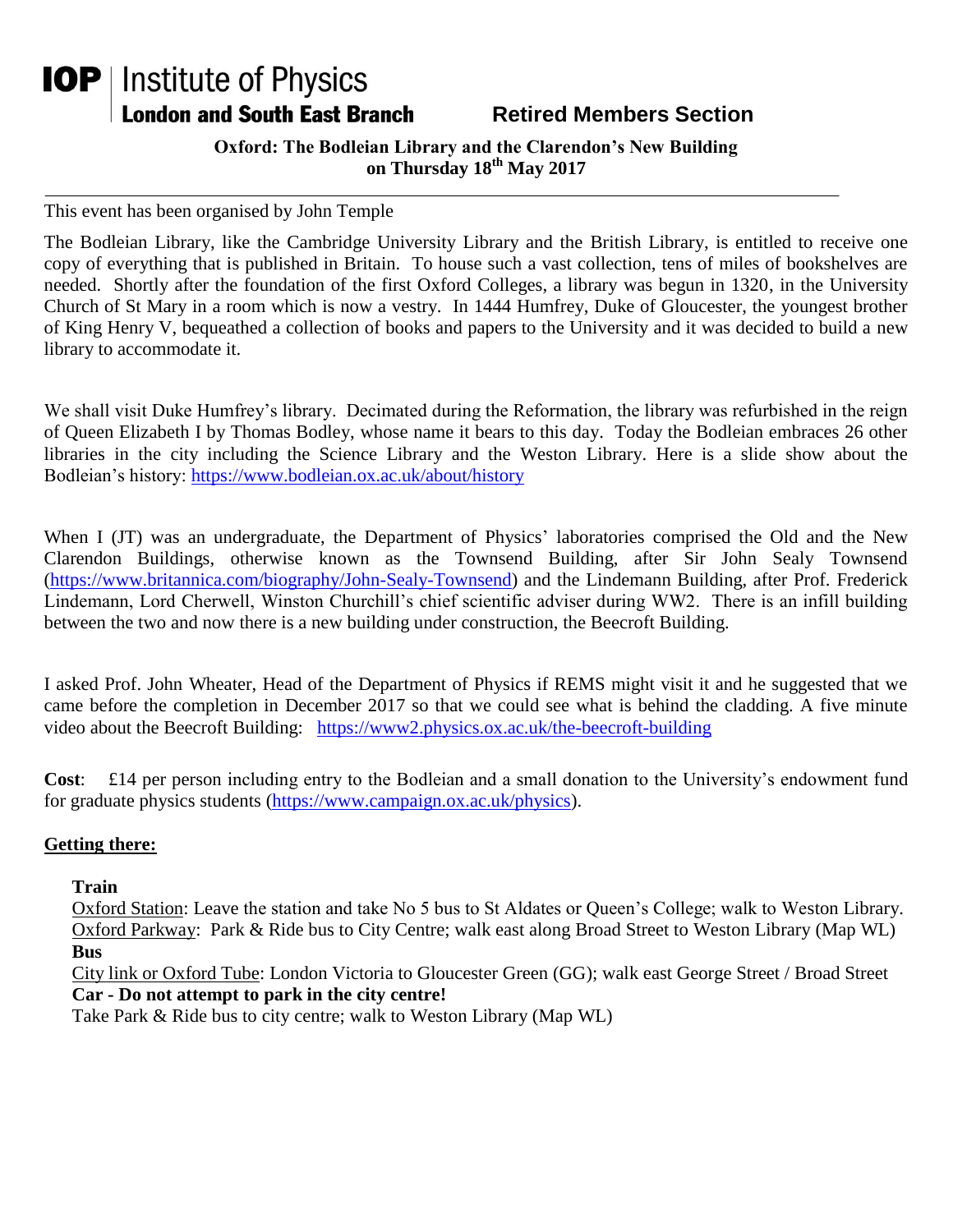## **Timetable**

| 11.00 | Meet in Weston Library Café                                                        | (Map WL) |
|-------|------------------------------------------------------------------------------------|----------|
| 11.30 | Tour of The Bodleian Library (1 hour)                                              | (Map BL) |
| 12.45 | Lunch at The Kings Arms (Table reserved for REMS)                                  | (Map KA) |
|       | There may be time explore the Weston Library and/or University Museum and/or Parks |          |
| 14.50 | Walk to Clarendon Laboratory (circa 500 yards)                                     | (Map CL) |
| 15.00 | Issue of safety gear helmets, boots etc.                                           |          |
| 15.30 | Welcome by Prof John Wheater, Head of Department of Physics                        |          |
|       | Tour of the new Physics Beecroft Building                                          |          |
| 16.30 | Tea and cakes in Physics common room (courtesy of the Department of Physics)       |          |

**Maximum size of party:** 13 including John Temple

Late arrivals please contact John Temple directly (T: 0777 944 5251)